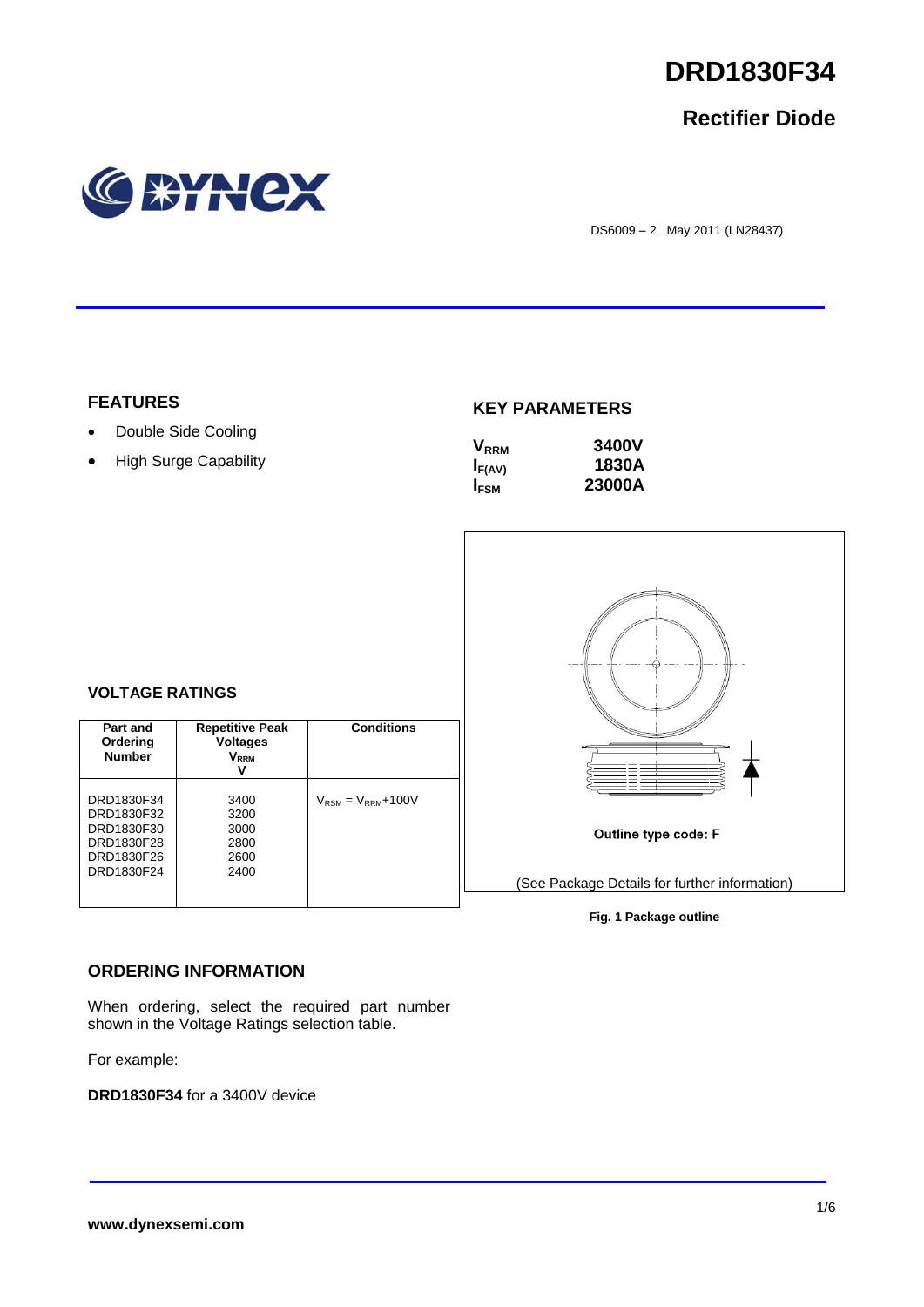

## **CURRENT RATINGS**

**Tcase = 75°C unless stated otherwise**

| Symbol              | <b>Parameter</b>                     | <b>Test Conditions</b>   | Max. | <b>Units</b> |  |  |
|---------------------|--------------------------------------|--------------------------|------|--------------|--|--|
|                     | Double Side Cooled                   |                          |      |              |  |  |
| $I_{F(AV)}$         | Mean forward current                 | Half wave resistive load | 2210 | A            |  |  |
| I <sub>F(RMS)</sub> | <b>RMS</b> value                     |                          | 3470 | A            |  |  |
| ΙF                  | Continuous (direct) on-state current | ۰                        | 3120 | A            |  |  |

### **Tcase = 100°C unless stated otherwise**

| Symbol              | <b>Parameter</b>                     | <b>Test Conditions</b>   | Max. | <b>Units</b> |  |  |
|---------------------|--------------------------------------|--------------------------|------|--------------|--|--|
|                     | <b>Double Side Cooled</b>            |                          |      |              |  |  |
| $I_{F(AV)}$         | Mean forward current                 | Half wave resistive load | 1830 | Α            |  |  |
| I <sub>F(RMS)</sub> | <b>RMS</b> value                     | $\blacksquare$           | 2870 | Α            |  |  |
| IF                  | Continuous (direct) on-state current | $\blacksquare$           | 2590 | A            |  |  |

## **SURGE RATINGS**

| Symbol      | <b>Parameter</b>                        | <b>Test Conditions</b>                           | Max. | <b>Units</b>      |
|-------------|-----------------------------------------|--------------------------------------------------|------|-------------------|
| <b>IFSM</b> | Surge (non-repetitive) on-state current | 10ms half sine, $T_{\text{case}} = 175^{\circ}C$ | 23.0 | kA                |
| $I^2t$      | I <sup>'</sup> t for fusing             | $V_R = 0$                                        | 2.65 | MA <sup>2</sup> s |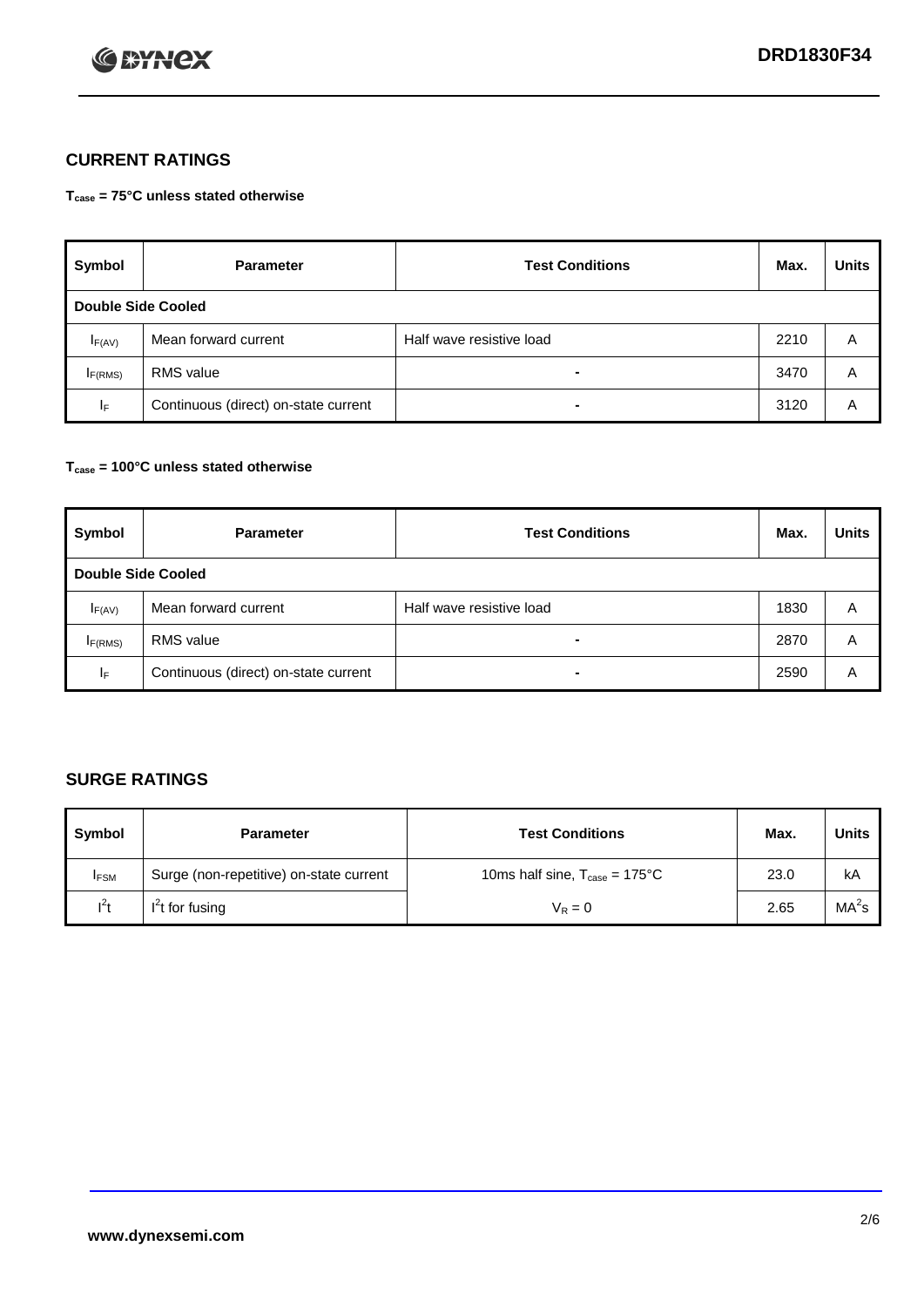## **THERMAL AND MECHANICAL RATINGS**

| Symbol           | <b>Parameter</b>                      | <b>Test Conditions</b>                      |    | Min.  | Max.  | <b>Units</b> |
|------------------|---------------------------------------|---------------------------------------------|----|-------|-------|--------------|
| $R_{th(j-c)}$    | Thermal resistance – junction to case | Double side cooled                          | DC |       | 0.02  | °C/W         |
| $R_{th(c-h)}$    | Thermal resistance – case to heatsink | Double side cooled                          | DC |       | 0.005 | °C/W         |
| $T_{\rm vj}$     | Virtual junction temperature          | Blocking V <sub>DRM</sub> / <sub>VRRM</sub> |    | $-40$ | 175   | °C           |
| $T_{\text{stg}}$ | Storage temperature range             |                                             |    | $-40$ | 175   | °C           |
| $F_m$            | Clamping force                        |                                             |    | 18    | 26    | kN           |

## **CHARACTERISTICS**

| Symbol                   | <b>Parameter</b>     | <b>Test Conditions</b>                                                                           | Min.           | Max. | <b>Units</b> |
|--------------------------|----------------------|--------------------------------------------------------------------------------------------------|----------------|------|--------------|
| $\mathsf{V}_\mathsf{FM}$ | Forward voltage      | At 1500A peak, $T_{\text{case}} = 25^{\circ}C$                                                   |                | 1.35 | V            |
| <b>I</b> <sub>RM</sub>   | Peak reverse current | At $V_{DRM}$ , $T_{case} = 175^{\circ}C$                                                         | ۰              | 150  | mA           |
| $Q_{\rm S}$              | Total stored charge  | $I_F = 2000A$ , dl <sub>RR</sub> /dt = 10A/us<br>$T_{\text{case}} = 175^{\circ}C$ , $V_R = 100V$ | $\blacksquare$ | 4500 | μC           |
| V <sub>TO</sub>          | Threshold voltage    | At $T_{vi} = 175^{\circ}C$                                                                       | $\blacksquare$ | 0.88 | V            |
| $r_{\text{T}}$           | Slope resistance     | At $T_{vi} = 175^{\circ}C$                                                                       | ۰              | 0.20 | $m\Omega$    |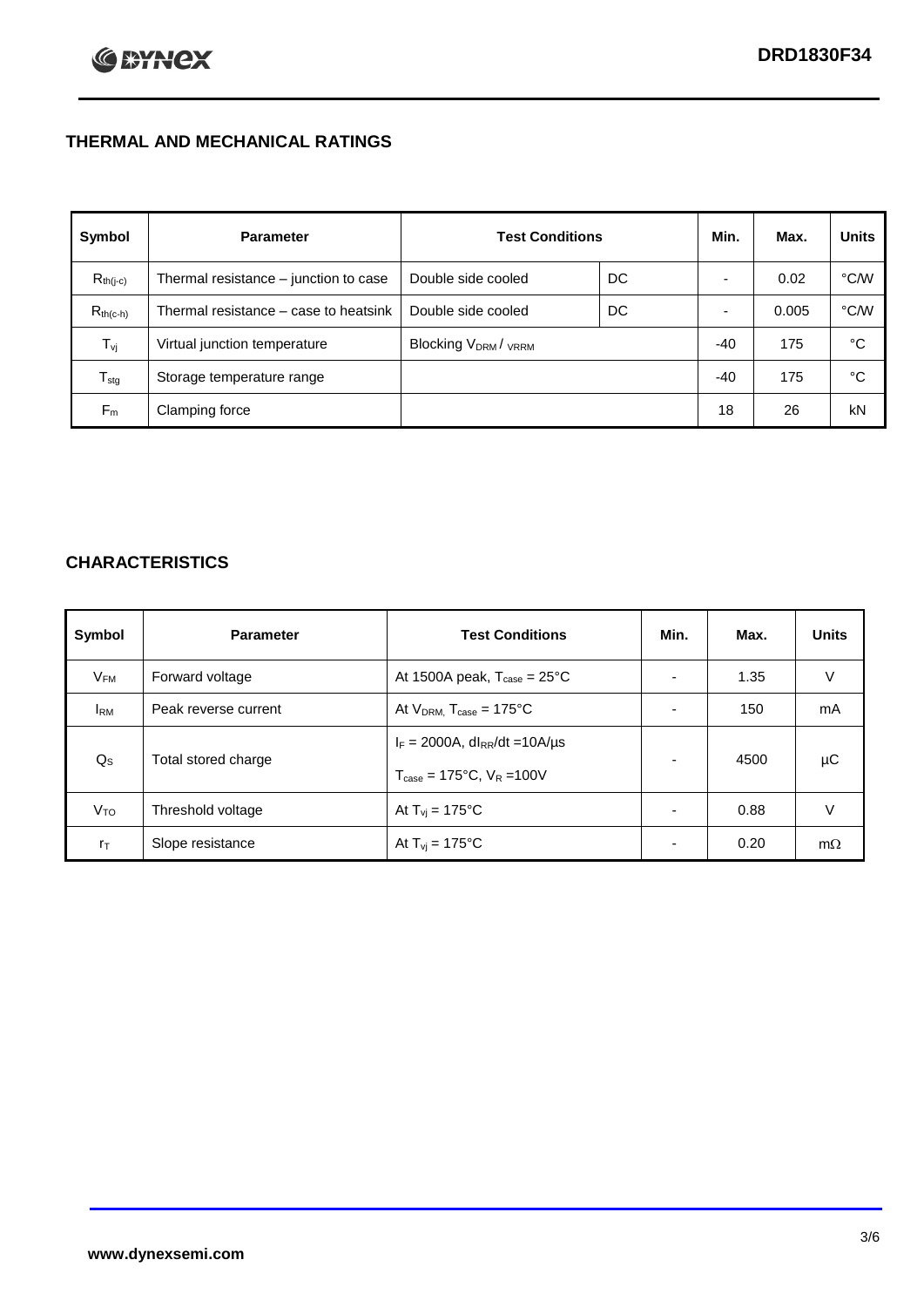# **C BYNCX**

## **CURVES**



### **Fig.2 Maximum forward characteristics Fig.3 Dissipation curves**



**junction to case**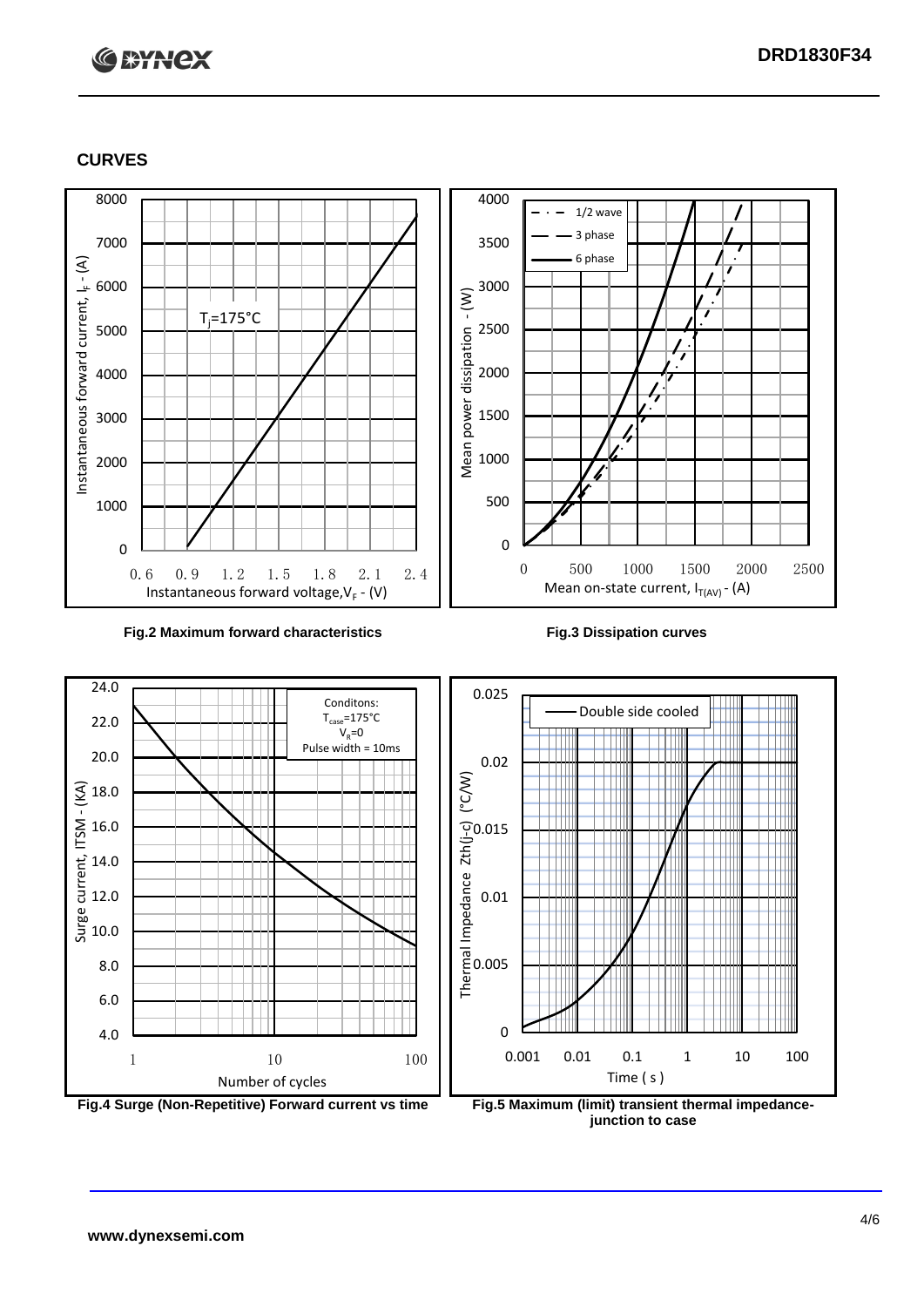

## **PACKAGE DETAILS**

For further package information, please contact Customer Services. All dimensions in mm, unless stated otherwise. DO NOT SCALE.



## **Note:**

Some packages may be supplied with gate and or tags.